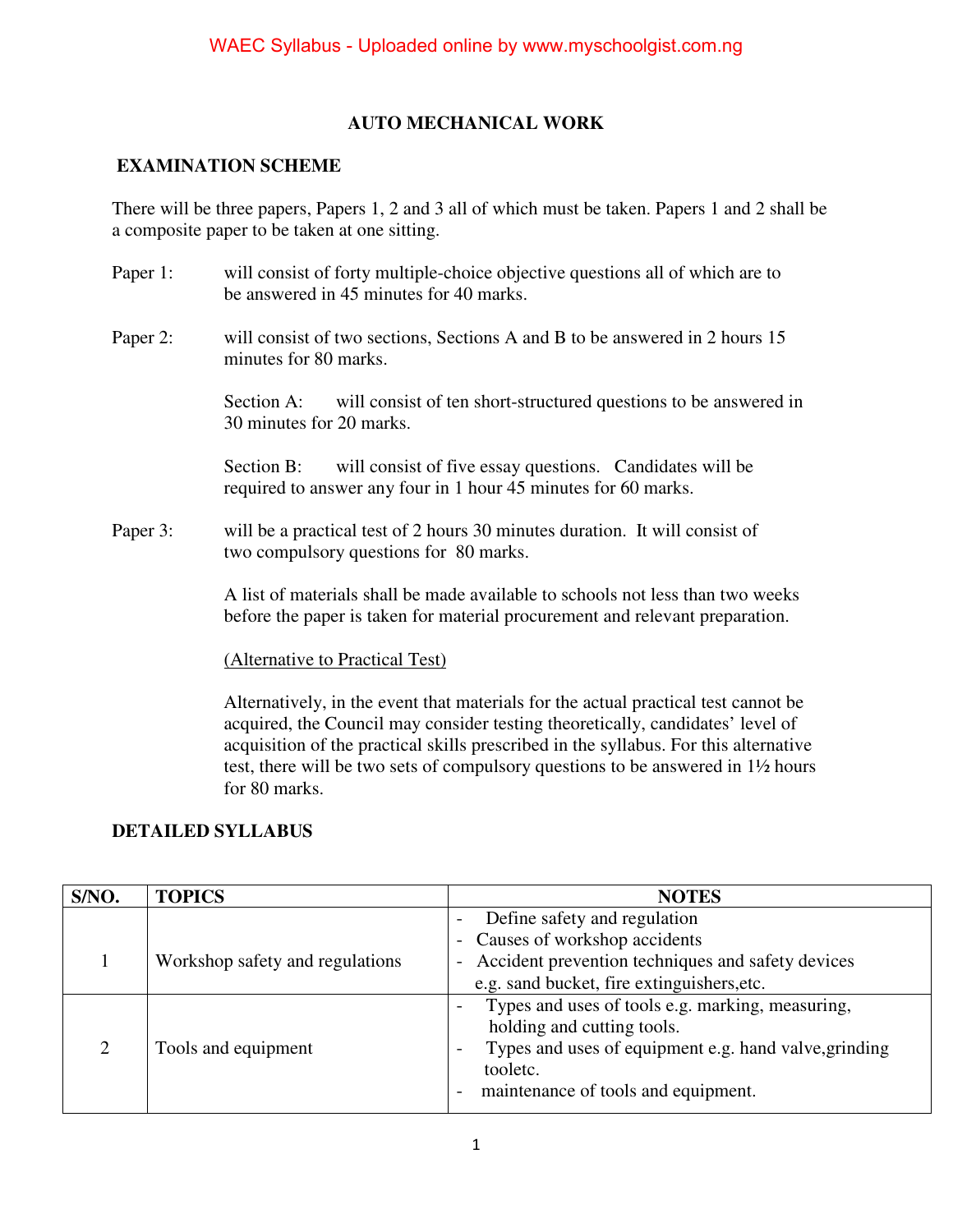|                |                           | Types of motor vehicle chassis                                             |
|----------------|---------------------------|----------------------------------------------------------------------------|
|                |                           | Principal components, identification and functions                         |
| 3              | Vehicle layout            | (e.g. engine, transmission system, chassis, etc)                           |
|                |                           | Chassis maintenance.                                                       |
|                |                           | Types of engine design.<br>$\overline{\phantom{0}}$                        |
|                |                           | Identification of main component of an engine.<br>$\overline{\phantom{0}}$ |
|                |                           | Line diagram of multicylinder engine.                                      |
| $\overline{4}$ | Automobile Engine         | Types of cylinder liners.<br>$\qquad \qquad -$                             |
|                |                           | Two stroke and four stroke cycles.                                         |
|                |                           | (spark ignition engine and compression ignition                            |
|                |                           | engine).                                                                   |
|                |                           | Advantages of four stroke cycle over two                                   |
|                |                           | stroke cycle engine.                                                       |
|                |                           |                                                                            |
|                |                           | Engine maintenance and servicing.                                          |
|                |                           | Transmission system layout.<br>$\overline{\phantom{a}}$                    |
|                |                           | Types of drives.                                                           |
|                |                           | Components of transmission system e.g                                      |
|                |                           | clutch and gear boxe.t.c                                                   |
| 5              | Transmission system       | Operation of simple plate clutch.                                          |
|                |                           | Types and operation of gear box.                                           |
|                |                           | Introduction to automatic transmission system.                             |
|                |                           | Conventional layout of transmission system.<br>$\overline{\phantom{a}}$    |
|                |                           | Types and functions of suspension systems.<br>$\overline{a}$               |
| 6              | Suspension system         | Fault finding, maintenance and repair of suspension                        |
|                |                           | system.                                                                    |
|                |                           |                                                                            |
|                |                           |                                                                            |
|                |                           |                                                                            |
| S/NO.          | <b>TOPICS</b>             | <b>NOTES</b>                                                               |
|                |                           |                                                                            |
|                |                           | Components and functions of steering system.                               |
| $\tau$         |                           |                                                                            |
|                | Steering system           | Types of steering gearbox.                                                 |
|                |                           | Manual steering fault and repairs                                          |
|                |                           | Operation of power assisted steering.<br>$\overline{\phantom{a}}$          |
|                |                           | Steering geometry                                                          |
|                |                           | Purpose and types of lubrication system.                                   |
|                |                           | Friction and its disadvantages.                                            |
| 8              | Engine lubrication system | Component part of lubrication system.                                      |
|                |                           | Quality and viscosity of lubricants.                                       |
|                |                           | Oil additive and its importance                                            |
|                |                           | Function and types of cooling system<br>$\qquad \qquad -$                  |
| 9              |                           |                                                                            |
|                | Cooling system            | Components of water and air cooling systems.<br>$\overline{\phantom{0}}$   |
|                |                           | Comparison of air and water cooling systems.                               |
|                |                           | General layout and working principle of the fuel<br>$\overline{a}$         |
|                | Fuels and combustion      | supply system.                                                             |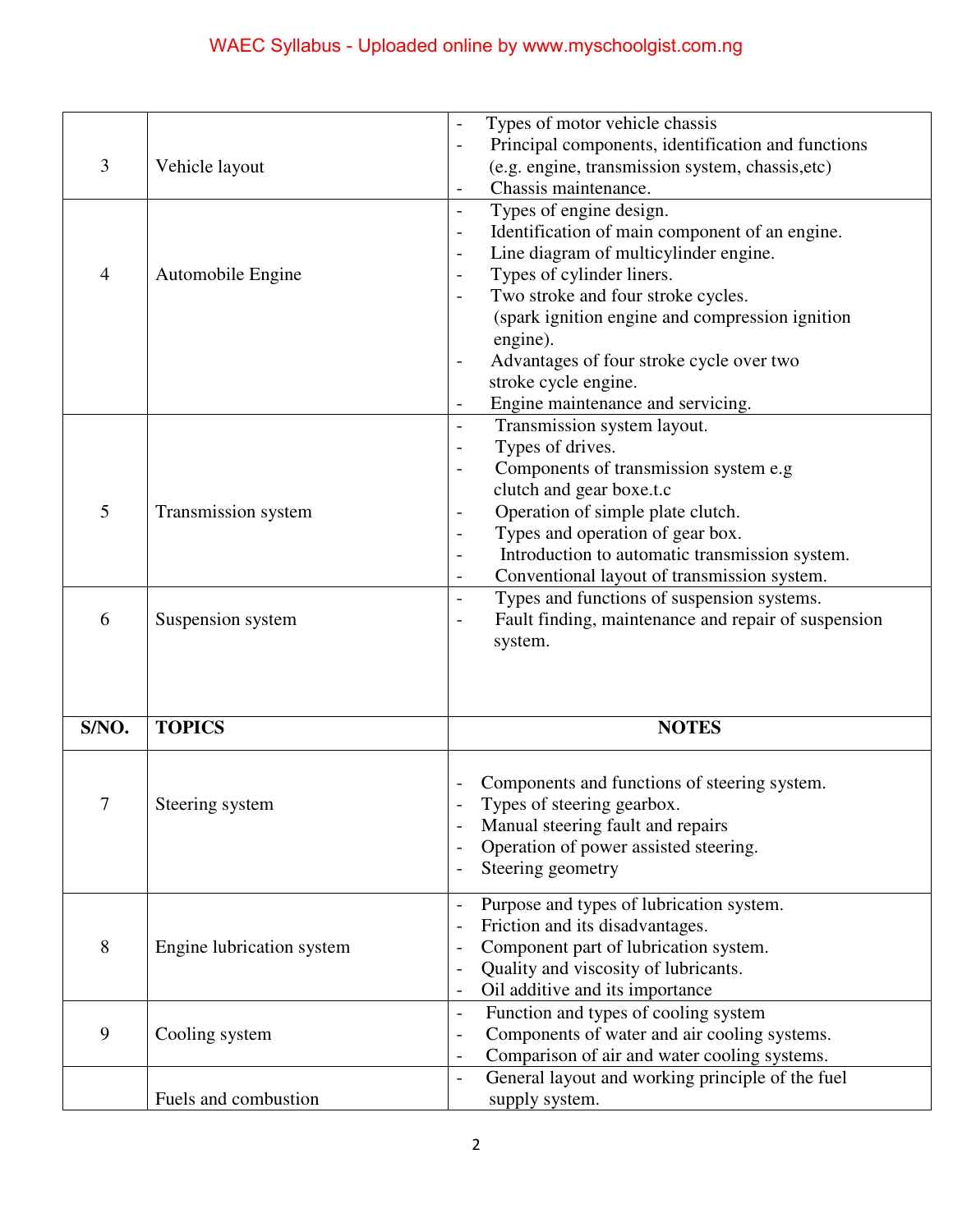| 10   | Fuel component system<br>(a)<br>Manifold and air cleaner<br>(b) | Component parts and function of the fuel supply<br>system.<br>Types of carburetors, pumps and their maintenance<br>Types and properties of fuel.<br>Comparison of mechanical and electrical fuel pumps.<br>Types, functions and maintenance of:<br>Manifold<br>(i)<br>Air cleaner<br>(ii)<br>Muffler<br>(iii)     |
|------|-----------------------------------------------------------------|-------------------------------------------------------------------------------------------------------------------------------------------------------------------------------------------------------------------------------------------------------------------------------------------------------------------|
| 11   | Braking system                                                  | Concept of friction, operating principles and types of<br>$\overline{\phantom{0}}$<br>braking systems.<br>Faults and maintenance of mechanical and<br>hydraulically operated braking systems.<br>Functions, advantages and disadvantages of antilock<br>-<br>braking system (A.B.S).<br>Layout of braking system. |
| 12   | Wheels and Tyres                                                | Types and functions of rims and tyres.<br>-<br>Vulcanizing<br>-<br>Stating regulation for tyre inter changing and<br>pressure.<br>Road wheels alignment and balancing.                                                                                                                                            |
|      |                                                                 |                                                                                                                                                                                                                                                                                                                   |
| S/NO | <b>TOPICS</b>                                                   | <b>NOTE</b>                                                                                                                                                                                                                                                                                                       |
| 13   | Workshop management and<br>enterprise                           | Basic concept of:<br>-<br>(i)<br>management<br>planning<br>(ii)<br>controlling<br>(iii)<br>staffing<br>(iv)<br>directing<br>(v)                                                                                                                                                                                   |
|      |                                                                 | Managing resources<br>Concept of authority and responsibilities in<br>enterprising.<br>Types of enterprise.                                                                                                                                                                                                       |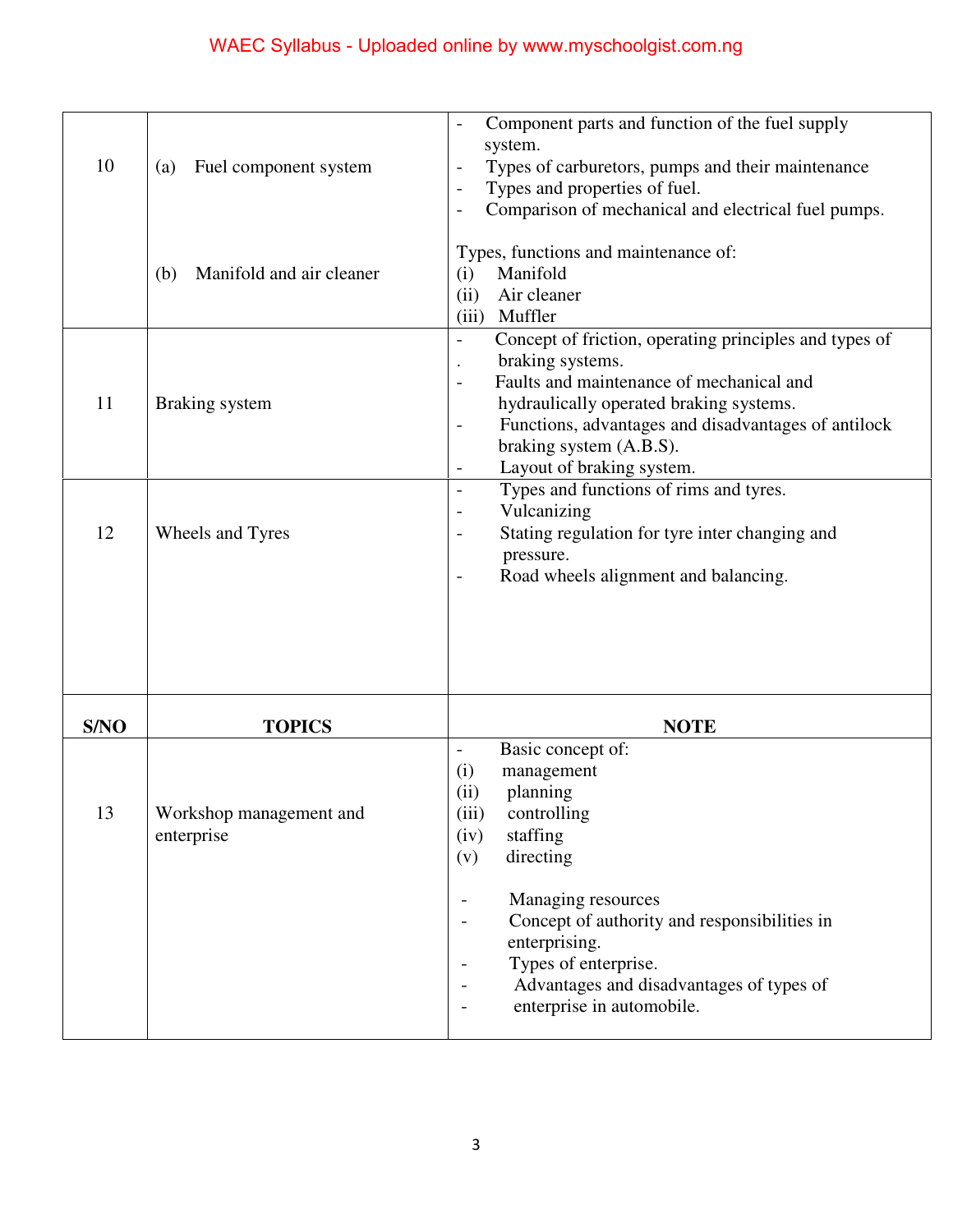## **7. LIST OF FACILITIES AND MAJOR EQUIPMENT/MATERIALS REQUIRED:**

| <b>ITEM</b>    | <b>EQUIPMENT</b>                                           | <b>QUANTITY</b>         |
|----------------|------------------------------------------------------------|-------------------------|
| NO.            |                                                            | <b>REQUIRED</b>         |
| 1              | Tool box with lock                                         | $\frac{5}{5}$           |
| $\overline{2}$ | Ball pein hammer                                           |                         |
| 3              | Hacksaws with extra blades                                 | 10                      |
| $\overline{4}$ | 300 mm engineer's rule, socket, spanner sets, with ratchet | 10                      |
|                | and extension                                              |                         |
| 5              | 6-32mm ring and flat spanners (combined)                   | 5                       |
| 6              | Ring spanners (6-32mm)                                     | 5                       |
| $\overline{7}$ | Emery cloth (standard)                                     | $\overline{5}$          |
| 8              | Plug spanners                                              | $\overline{5}$          |
| 9              | Flat spanners (6-32mm)                                     | 10                      |
| 10             | Allen keys                                                 | $\mathfrak{S}$          |
| 11             | Feeler gauges                                              | $\overline{5}$          |
| 12             | Oil cans                                                   | $\overline{5}$          |
| 13             | Grease guns                                                | $\overline{\mathbf{3}}$ |
| 14             | Spark plug cleaners                                        | $\overline{2}$          |
| 15             | Combination pliers                                         | $\overline{5}$          |
| 16             | Long nose pliers                                           | $\overline{5}$          |
| 17             | Wire cutter                                                | 5                       |
|                | <b>Measuring tools</b>                                     |                         |
| 18             | Tyre pressure gauges                                       | 5                       |
| 19             | Vernier caliper                                            | 5                       |
| 20             | Surface gauges                                             | 5                       |
| 21             | Surface plates                                             | $\mathbf{1}$            |
| 22             | Vee blocks                                                 | 6                       |
| 23             | Micrometer screw gauge                                     | 5                       |
| 24             | Dial gauge indicator with magnetic stand                   | $\overline{2}$          |
|                |                                                            |                         |
|                |                                                            |                         |
|                | <b>Machine tools</b>                                       |                         |
| 25             | Grinding machine with assorted wheels                      | 1                       |
| 26             | Bench grinder with wheels                                  | $\mathbf{1}$            |
| 27             | Valve grinding machine                                     | $\mathbf{1}$            |
|                | <b>Joining Metals</b>                                      |                         |
| 28             | <b>Blow lamps</b>                                          | 3                       |
| 29             | Soldering iron                                             | $\overline{5}$          |
|                | <b>Lubrication Bay/Tyre and Wheel Service</b>              |                         |
| 30             | Compressor (single phase motor driven type complete        | 1                       |
|                | with spray gun, grease, hose)                              |                         |
| 31             | Wheel balancing machine (rim $13 - 15$ )                   | 1                       |
| 32             | Portable tyre inflator                                     | 1                       |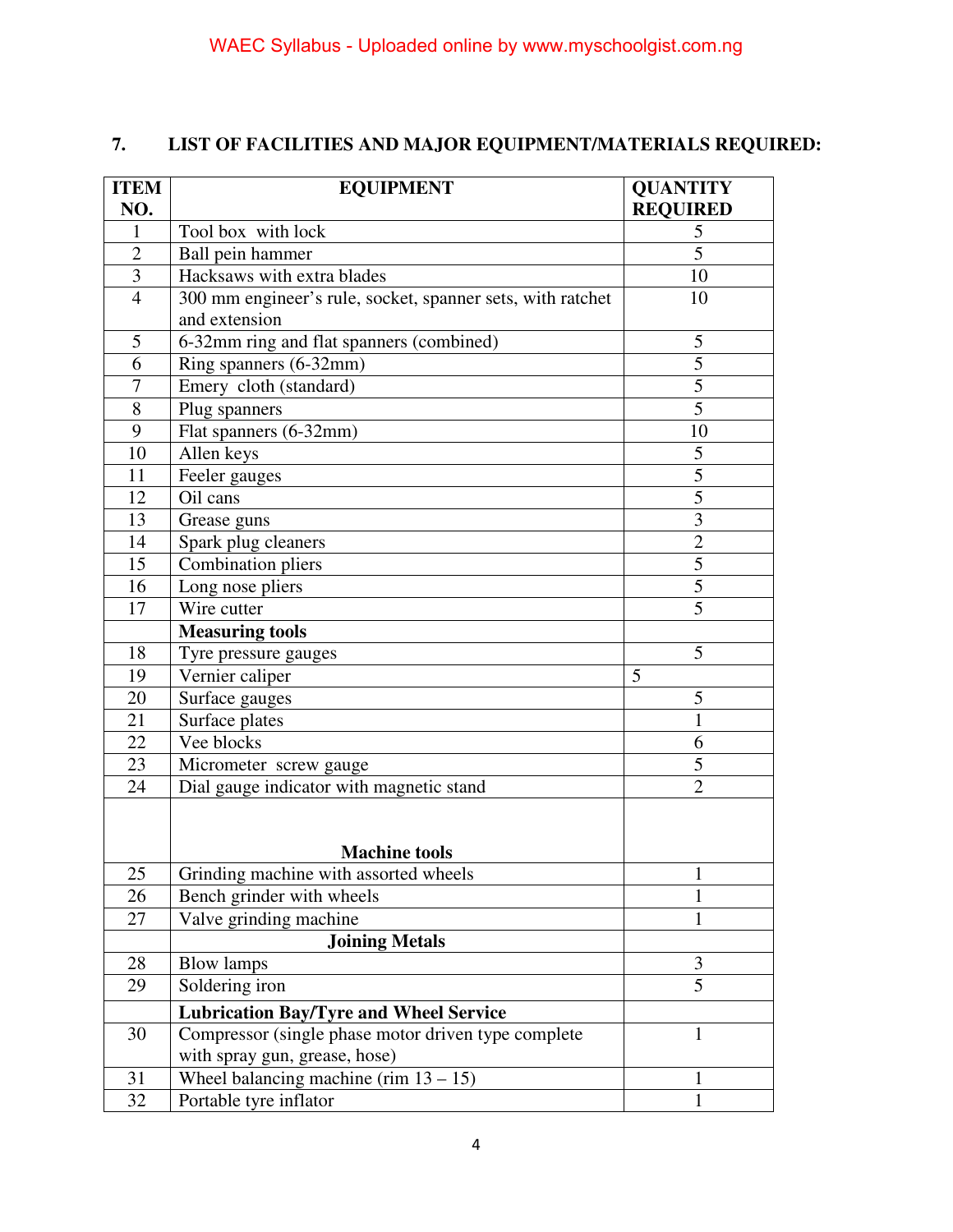## WAEC Syllabus - Uploaded online by www.myschoolgist.com.ng

| 33              | Master vulcanizer                                       | 1              |
|-----------------|---------------------------------------------------------|----------------|
| 34              | Tyre changer complete with bead breaker                 |                |
| 35              | Tyre repair kit comprising rasp, scissors, tyre knife,  | 2 sets         |
|                 | sticher, wire brush, etc                                |                |
| 36              | Service station set of tool kit, plus special tools for | 2 sets         |
|                 | removal of oil filter                                   |                |
| 37              | Pipe wrench, clamp/vice                                 | 2 sets         |
| 38              | Wheel alignment gauge                                   | $1$ set        |
| 39              | Clutch alignment jig                                    | $\overline{2}$ |
| 40              | Injector test machine                                   | 1              |
| 41              | Pullersof different sizes                               | $\overline{2}$ |
| 42              | Work bench with vices                                   | $\overline{2}$ |
| 43              | Portable engine hoist                                   | $\mathbf{1}$   |
|                 | <b>General/Servicing and reconditioning</b>             |                |
| 44              | Bottle jack (hydraulic) light and heavy                 | 1              |
| 45              | Used vehicle tyres                                      | 1              |
| 46              | Trolley jacks                                           | $\overline{2}$ |
| 47              | Timing light                                            | 1              |
| 48              | Inspection pits                                         | 1              |
| 49              | Compression gauge                                       | $\overline{2}$ |
| 50              | Valve spring compressor (clamp)                         | $\overline{2}$ |
| 51              | Coil spring compressor (for suspension)                 | $\overline{2}$ |
| 52              | Torque wrench pre-set type                              | $\overline{2}$ |
| 53              | Torque wrench dial type                                 | $\overline{2}$ |
|                 | <b>Tools/Equipment</b>                                  |                |
| 54              | Piston ring compressor expander                         | $\overline{2}$ |
| 55              | Axle stands                                             | $\overline{5}$ |
| $\overline{56}$ | Diagnostic testing machine (exhaust gas analyzer)       | $\mathbf{1}$   |
|                 | <b>Other utilities</b>                                  |                |
| 57              | Fire extinguisher                                       | 5              |
| 58              | Sand buckets                                            | $\overline{5}$ |
| 59              | Water buckets                                           | $\overline{5}$ |
| 60              | Complete engine, gearbox and final drive                | 1              |
| 61              | Workshop overalls                                       | 25             |
| 62              | Complete vehicle engine (petrol) (chart)                | 1              |
| 63              | Complete vehicle engine (diesel) (chart)                | $\mathbf{1}$   |
| 64              | Complete vehicle and chart                              | 1              |

## **SUGGESTED READING LIST**